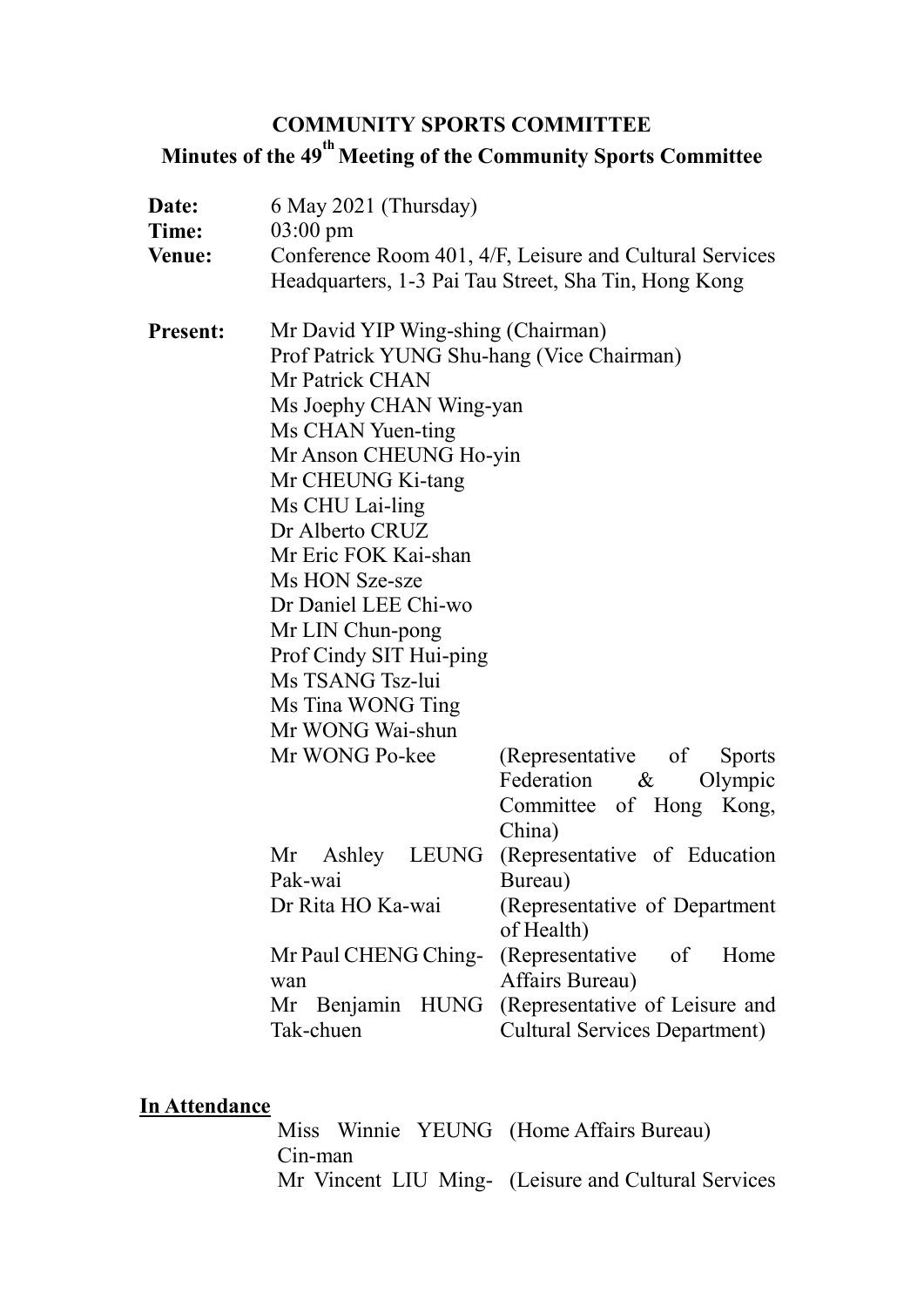| kwong                | Department)                                       |
|----------------------|---------------------------------------------------|
| Ms Ida LEE Bik-sai   | (Leisure and Cultural Services                    |
|                      | Department)                                       |
| Ms Annie FUNG Ka-wai | (Leisure and Cultural Services                    |
|                      | Department)                                       |
| Ms Alice KONG Po-yee | (Leisure and Cultural Services                    |
|                      | Department)                                       |
|                      | Ms Agnes LEE Shuk- (Leisure and Cultural Services |
| ling                 | Department)                                       |
| Mr Leo WONG Man-kin  | (Leisure and Cultural Services                    |
|                      | Department)                                       |
| Mr Samuel FUNG Wai-  | (Leisure and Cultural Services                    |
| kuen                 | Department) (Secretary)                           |

#### **Absent with Apologies**

Mr Langton CHEUNG Yung-pong Dr LEUNG Pak-yin

#### **Opening Remarks**

1. The Chairman welcomed all Members and representatives of various government departments, including Ms CHAN Yuen-ting and Prof Cindy SIT Hui-ping, who attended the meeting for the first time, to the 49th meeting of the Community Sports Committee (CSC) held by video conferencing. The Chairman expressed gratitude to two outgoing Members, Mr CHAN Pok-chi and Mr Arnold CHUNG Chi-lok, for their past contributions to the CSC. He also congratulated Mr Arnold CHUNG on his appointment as the Member of the Major Sports Events Committee. He then welcomed Ms Alice KONG Po-yee and Ms Agnes LEE Shuk-ling, the representatives of the Leisure and Cultural Services Department (LCSD), who attended the meeting for the first time.

2. The Chairman said that the Secretariat had emailed the meeting papers to Members for reference earlier on. If Members had any direct or indirect pecuniary interests relating to any agenda item to be discussed, they should declare to the CSC before discussion of that agenda item. The interests declared by Members would be recorded in the minutes of the meeting.

#### **Item 1: Confirmation of the Minutes of Last Meeting of the CSC**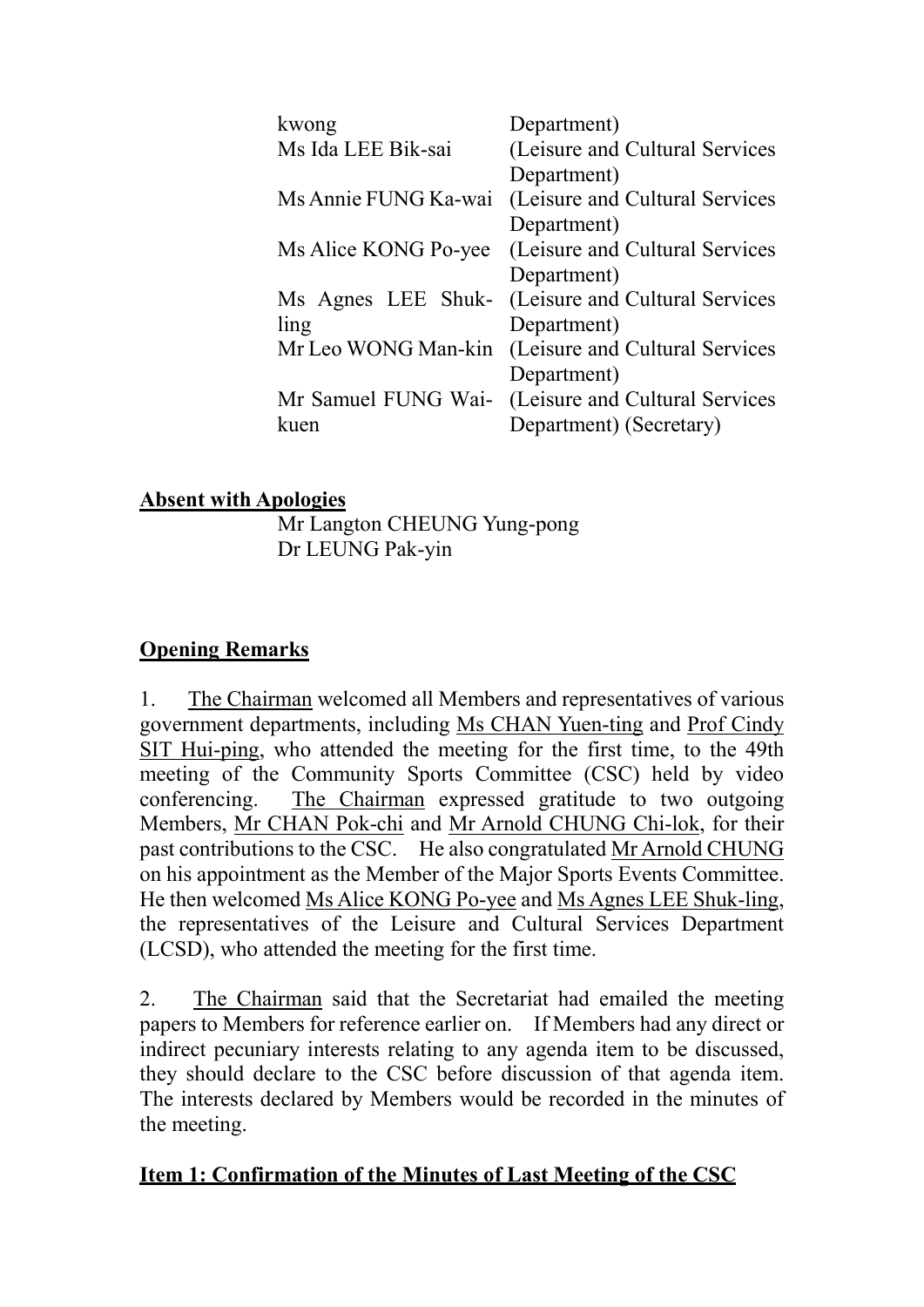3. The draft minutes of the 48th meeting had been emailed to Members for comment on 20 November 2020 by the Secretariat. No proposal for amendment had been received so far, and the minutes were noted by Members which were emailed to them on 11 December 2020. Since no further amendment was proposed at the meeting, the Chairman announced that the minutes of the 48th meeting were endorsed.

#### **Item 2: Matters Arising - Report from the Territory-wide Physical Fitness Survey for the Community Advisory Committee (CSC Paper 01/21)**

4. The Chairman invited Mr WONG Po-kee, the Vice-Convenor of the Advisory Committee, to report on the progress of the project with the aid of PowerPoint.

5. Mr WONG Po-kee reported on both the CSC Paper 01/21 and the progress of the preparatory work.

6. The Chairman thanked Mr WONG for his presentation. Since no enquiry was raised, Members immediately moved on to Item 3.

# **Item 3: Proposal on Sport For All Day 2021 (CSC Paper 02/21)**

7. The Chairman invited Mr Samuel FUNG Wai-kuen of the LCSD to brief on the Proposal on Sport For All Day 2021 in CSC Paper 02/21 with the aid of PowerPoint.

8. Mr Samuel FUNG briefed on the activities of Sport For All Day 2021 in CSC Paper 02/21.

9. The Chairman thanked Mr FUNG for his presentation. Since no enquiry was raised, Members immediately moved on to Item 4.

### **Item 4: Any Other Business**

### **(i) Hong Kong and Shanghai Summer Sports Camp for Youth 2021**

10. The Chairman invited Ms Annie FUNG Ka-wai of the LCSD to report the preparatory work of the Hong Kong and Shanghai Summer Sports Camp for Youth 2021 (the Camp).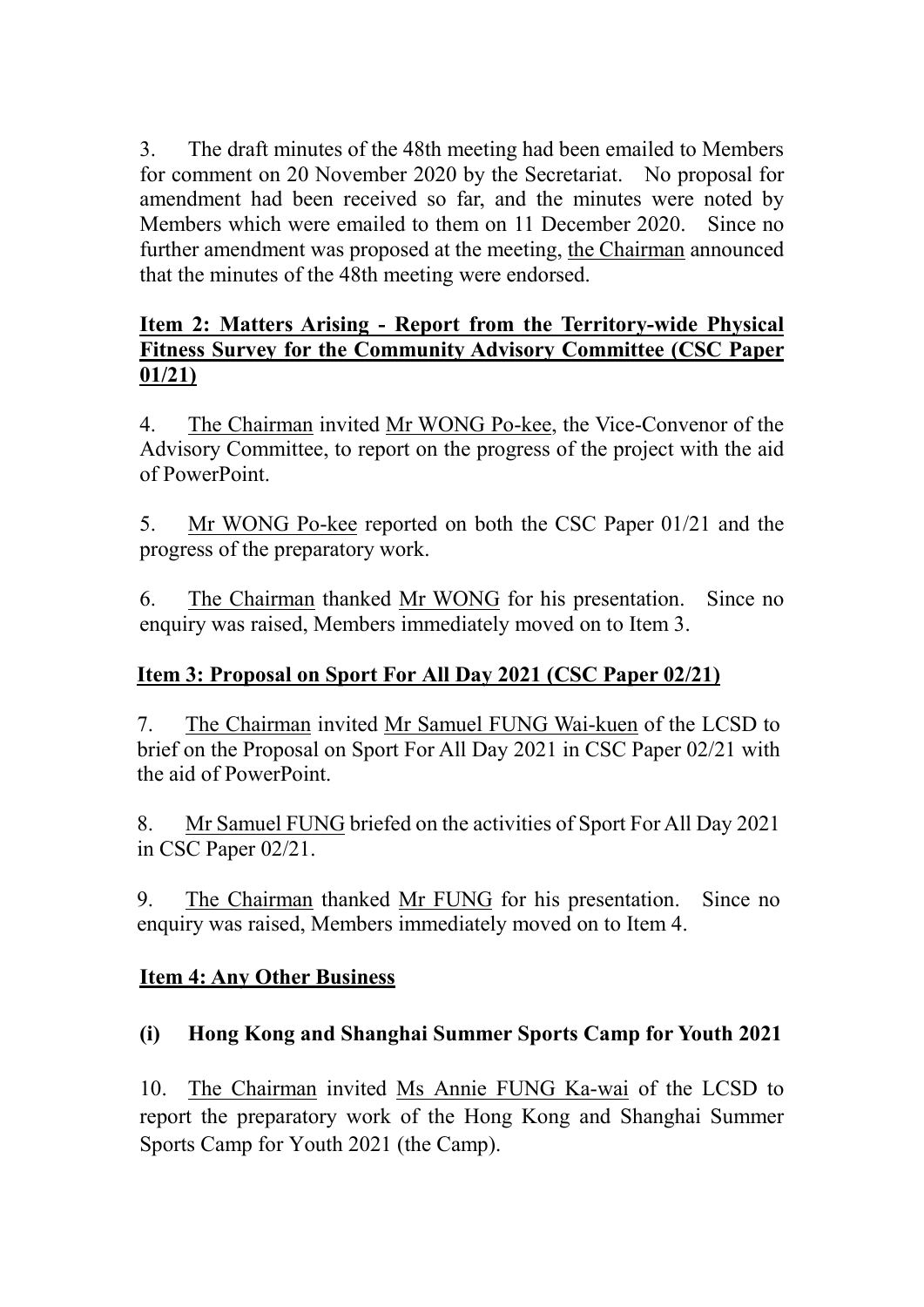11. Ms Annie FUNG expressed that given the current lack of full control over the pandemic, the Department and the Shanghai Youth Training Management Centre under the Shanghai Municipal Sports Bureau decided to further postpone the Camp to be held in Shanghai for another year to the summer of 2022. The LCSD will follow up on the arrangements for the next year's Camp in due course.

12. The Chairman thanked Ms FUNG for her report and hoped the Camp would be held successfully next year.

# **(ii) Amendments of the Standing Orders of the Community Sports Committee (the Standing Orders)**

13. The Chairman said that the Secretariat had emailed the amended Standing Orders to Members for reference before the meeting, and invited Mr Samuel FUNG of the LCSD to brief Members of the major amendments to the Standing Orders.

14. Mr Samuel FUNG expressed that "Declaration of interests by any members shall be recorded in the minutes of the meeting" was added as Item 2.5 to the Standing Orders, while Item 3.1 was revised to stipulate that the date of the meeting shall be determined by the Chairman. In addition, it was proposed under Item 9.1 that the notice period given to the Secretariat for Members to amend the Standing Orders be changed from at least ten days before the meeting to 7 days, while "notices of the meetings" was deleted from the list of relevant meeting papers to be disclosed under Item 10.

15. The Chairman thanked Mr Samuel FUNG for his report. Since no other views were expressed, the Chairman announced the endorsement of the amendments to the Standing Order.

# **(iii) Briefing on the LCSD's Edutainment Channel**

16. The Chairman invited Mr Samuel FUNG of the LCSD to brief Members of the LCSD's Edutainment Channel with the aid of a short video.

17. Mr Samuel FUNG of the LCSD briefed that the LCSD had launched